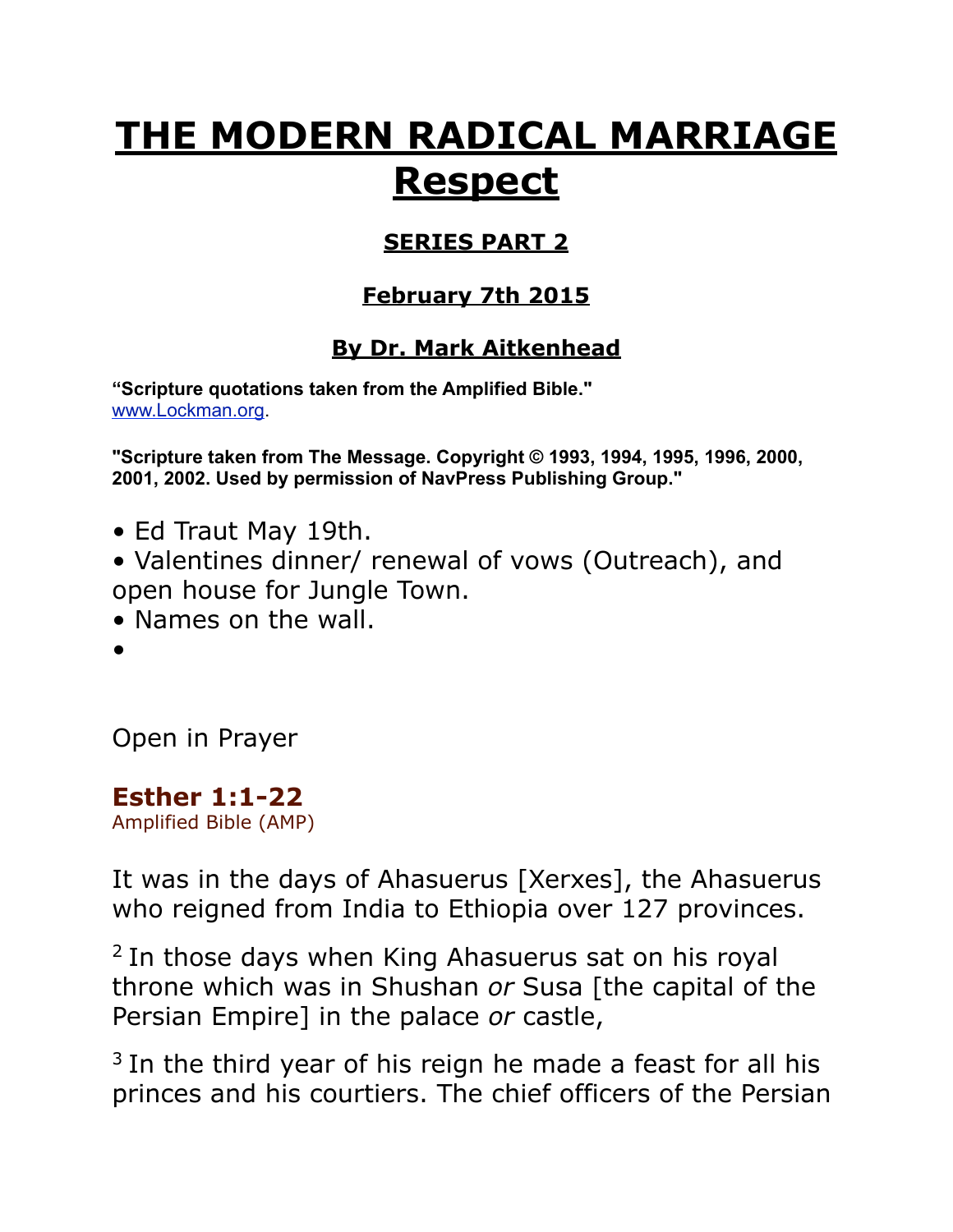and Median army and the nobles and governors of the provinces were there before him

4 While he showed the riches of his glorious kingdom and the splendor and excellence of his majesty for many days, even 180 days.

5 And when these days were completed, the king made a feast for all the people present in Shushan the capital, both great and small, a seven-day feast in the court of the garden of the king's palace.

<sup>6</sup> There were hangings of fine white cloth, of green and of blue [cotton], fastened with cords of fine linen and purple to silver rings *or* rods and marble pillars. The couches of gold and silver rested on a [mosaic] pavement of porphyry, white marble, mother-of-pearl, and [precious] colored stones.

<sup>7</sup> Drinks were served in different kinds of golden goblets, and there was royal wine in abundance, according to the liberality of the king.

<sup>8</sup> And drinking was according to the law; no one was compelled to drink, for the king had directed all the officials of his palace to serve only as each guest desired.

<sup>9</sup> Also Queen Vashti gave a banquet for the women in the royal house which belonged to King Ahasuerus.

 $10$  On the seventh day, when the king's heart was merry with wine, he commanded Mehuman, Biztha, Harbona, Bigtha, Abagtha, Zethar, and Carkas, the seven eunuchs who ministered to King Ahasuerus as attendants,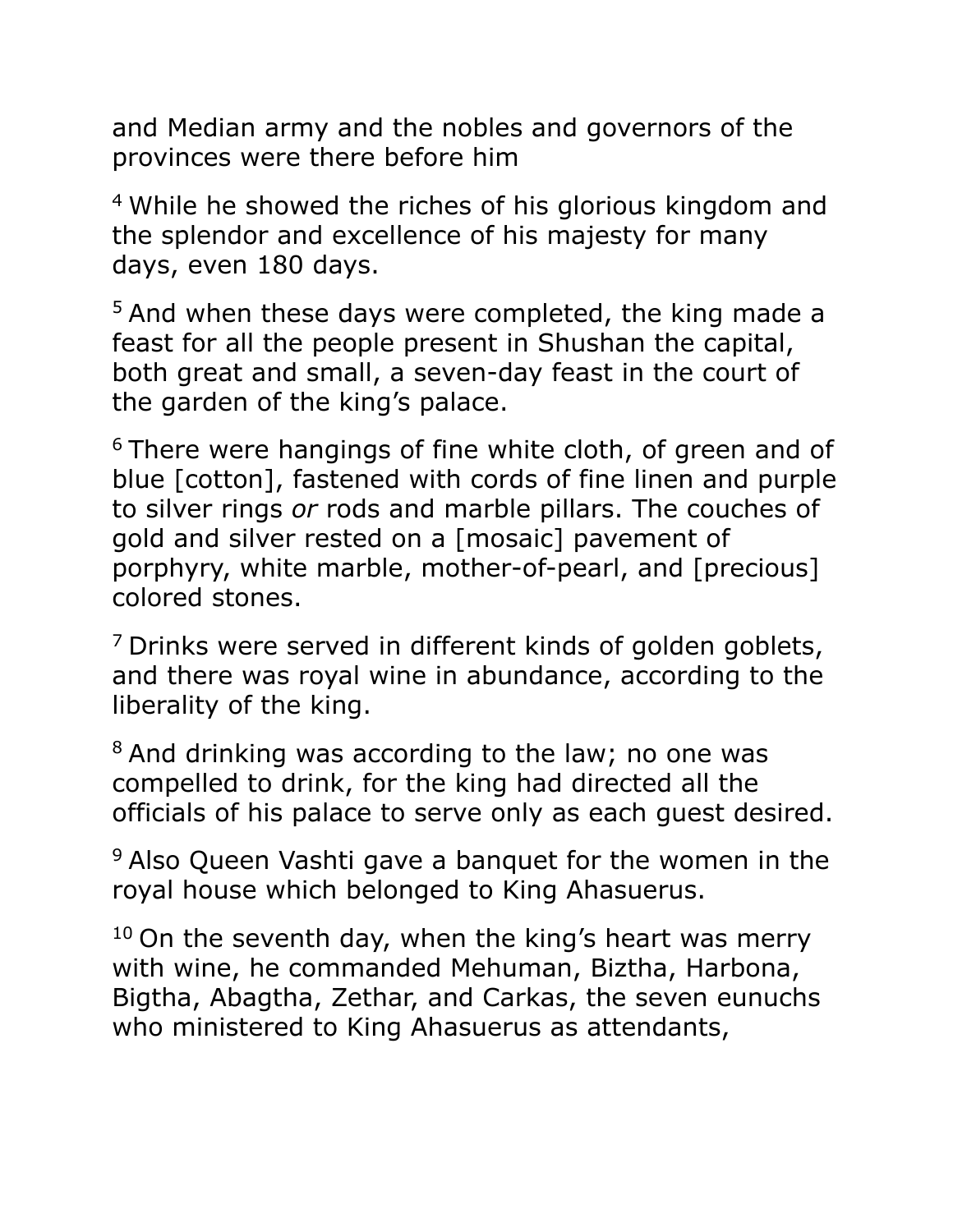$11$  To bring Queen Vashti before the king, with her royal crown, to show the peoples and the princes her beauty, for she was fair to behold.

<sup>12</sup> But Queen Vashti refused to come at the king's command conveyed by the eunuchs. Therefore the king was enraged, and his anger burned within him.

 $13$  Then the king spoke to the wise men who knew the times—for this was the king's procedure toward all who were familiar with law and judgment—

<sup>14</sup> Those next to him being Carshena, Shethar, Admatha, Tarshish, Meres, Marsena, and Memucan, the seven princes of Persia and Media who were in the king's presence and held first place in the kingdom.

 $15$  [He said] According to the law, what is to be done to Queen Vashti because she has not done the bidding of King Ahasuerus conveyed by the eunuchs?

<sup>16</sup> And Memucan answered before the king and the princes, Vashti the queen has not only done wrong to the king but also to all the princes and to all the peoples who are in all the provinces of King Ahasuerus.

 $17$  For this deed of the queen will become known to all women, making their husbands contemptible in their eyes, since they will say, King Ahasuerus commanded Queen Vashti to be brought before him, but she did not come.

 $18$  This very day the ladies of Persia and Media who have heard of the queen's behavior will be telling it to all the king's princes. So contempt and wrath in plenty will arise.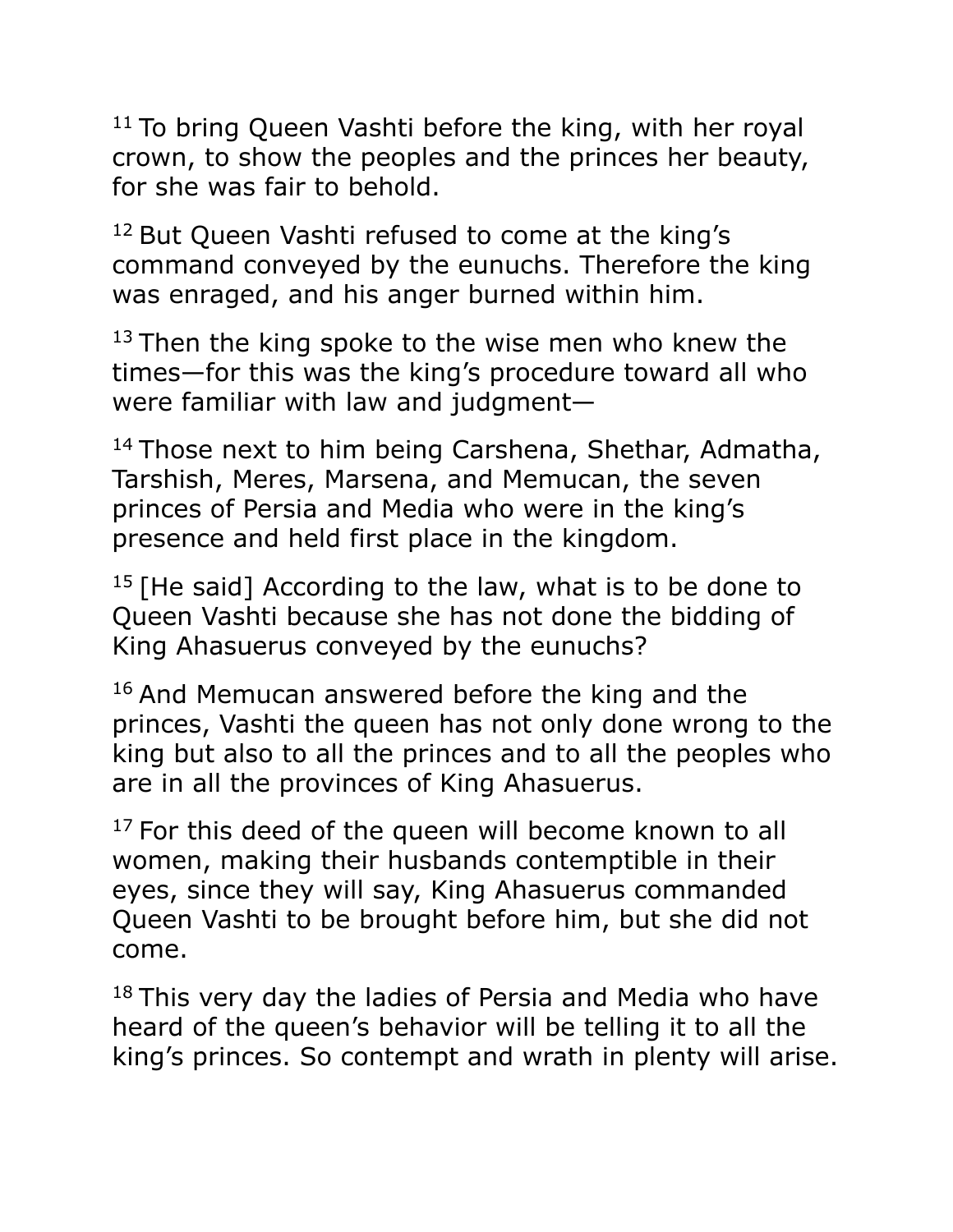$19$  If it pleases the king, let a royal command go forth from him and let it be written among the laws of the Persians and Medes, so that it may not be changed, that Vashti is to [be divorced and] come no more before King Ahasuerus; and let the king give her royal position to another who is better than she.

 $20$  So when the king's decree is made and proclaimed throughout all his kingdom, extensive as it is, all wives will give honor to their husbands, high and low.

 $21$  This advice pleased the king and the princes, and the king did what Memucan proposed.

 $22$  He sent letters to all the royal provinces, to each in its own script and to every people in their own language, saying that every man should rule in his own house and speak there in the language of his own people. [If he had foreign wives, let them learn his language.]

### **Today, we are going to look at the radical modern Marriage and Specifically, RESPECT in the marriage**

### **Respect: What do we mean by mutual respect?**

Mutual respect is a very simple concept. It means that you treat your spouse or partner in a thoughtful and courteous way. It means that you avoid treating each other in rude and disrespectful ways, e.g.,

you do not engage in name calling,

and do not insult spouse or partner,

demean your spouse or partner.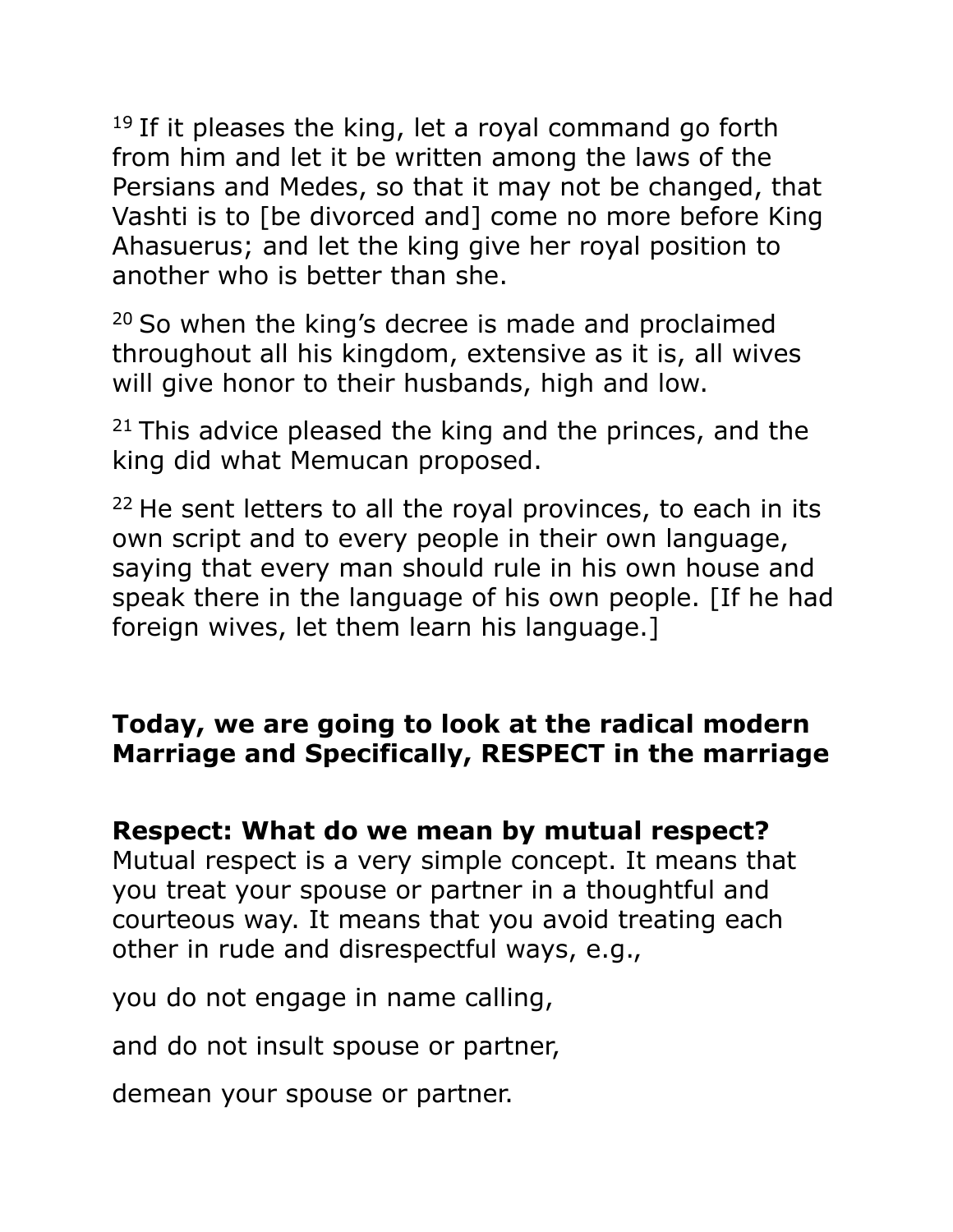It also means that you do not talk sarcastically to,

or ignore or avoid your partner.

Finally, mutual respect means that you view the opinions, wishes and values of your partner as worthy of serious consideration. While this sounds very simple it takes a consistent effort to treat your spouse or partner respectfully. Respect is not just the absence negative behavior, but the presence of positive behaviors. Specifically, if you are treating your spouse or partner respectfully you are doing things such as: considering his//her opinion; consulting with your partner before making decisions that affect your partner; taking an active interest in your spouse's or partner's life (work, daily activities and interests); compromising and negotiating with your partner about important issues that affect both of you and your family. While this list is far from exhaustive it captures the essence of a respectful marriage or relationship.

### **Broken tooth brush Story!**

without love:

Women react

Without respect:

Men react

#### **Joke:**

There were these three guys talking. Two of them are talking about the amount of control they have over their wives, while the third guy remains quiet. After a while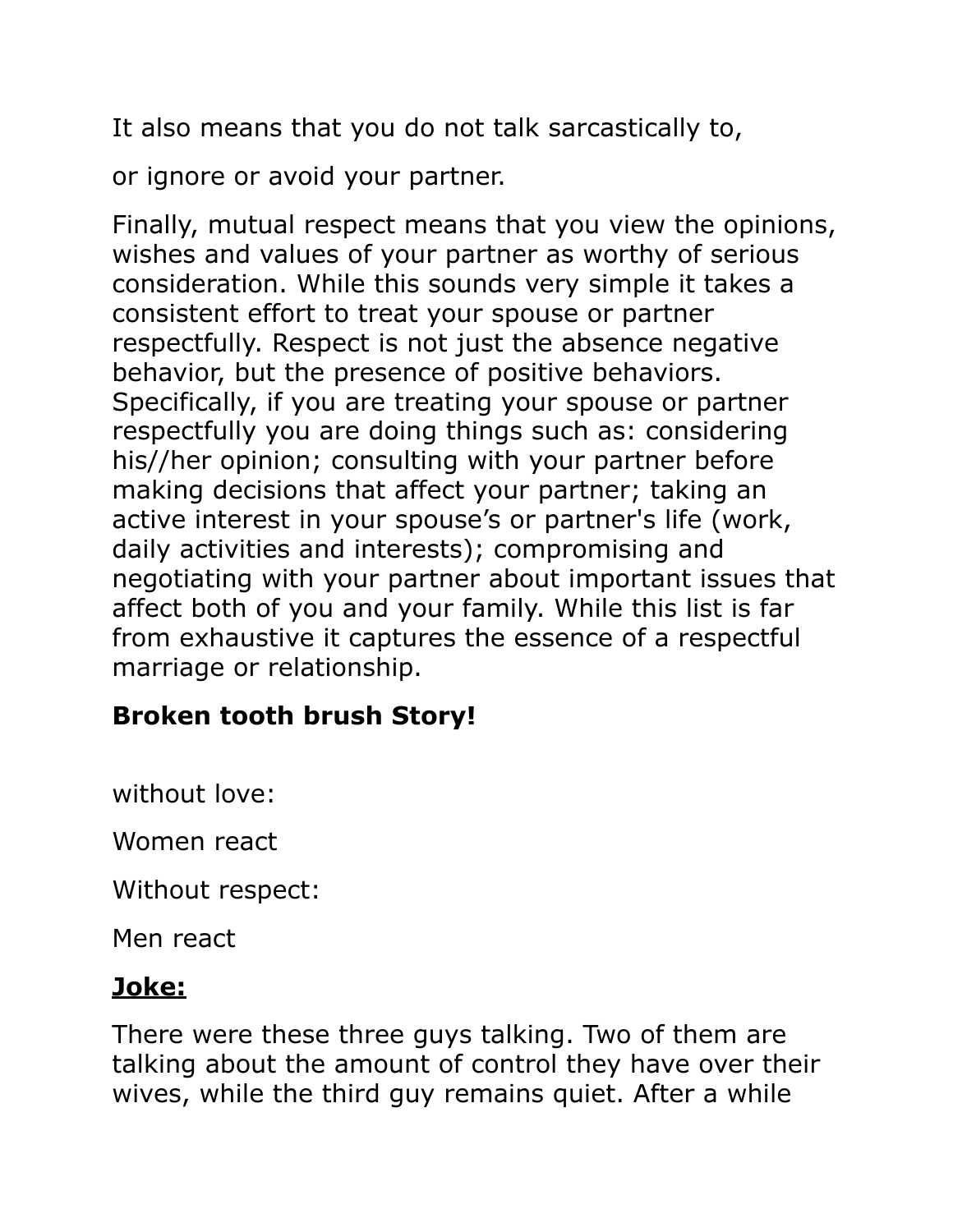one of the first two turns to the third and says, "Well, what about you, what sort of control do you have over your wife?"

 The third fellow puffs out his chest and says, "Well, I'll tell you. Just the other night my wife came to me crawling on her hands and knees."

 The first two guys were amazed! Their eyes are wide and they have a newfound respect for this guy. "Wow! What happened then?" they asked.

 The third fellow sighed and uttered, "She said, 'Get out from under that bed and fight like a man!'"

I have 10 pointers for us to consider as we each work on our relationships.

- **1. Listen harder**. We already know that [proactive](http://www.alexshalman.com/blog/2007/08/14/proactive-listening-should-be-your-first-social-skill/)  [listening should be your first social skill.](http://www.alexshalman.com/blog/2007/08/14/proactive-listening-should-be-your-first-social-skill/) We know this because we love when people listen to us, so we find it safe to assume that other people love when we listen to them.
- **2. Be considerate.** Once you've listened, it's time to act accordingly. If there was anything about the persons tone of voice or body language that gave a hint as to how they were feeling, use that information in your interaction.
- **3. Keep your promise.** By keeping your word to someone, you not only establish yourself as a person of integrity, but make the other person feel as though you value them.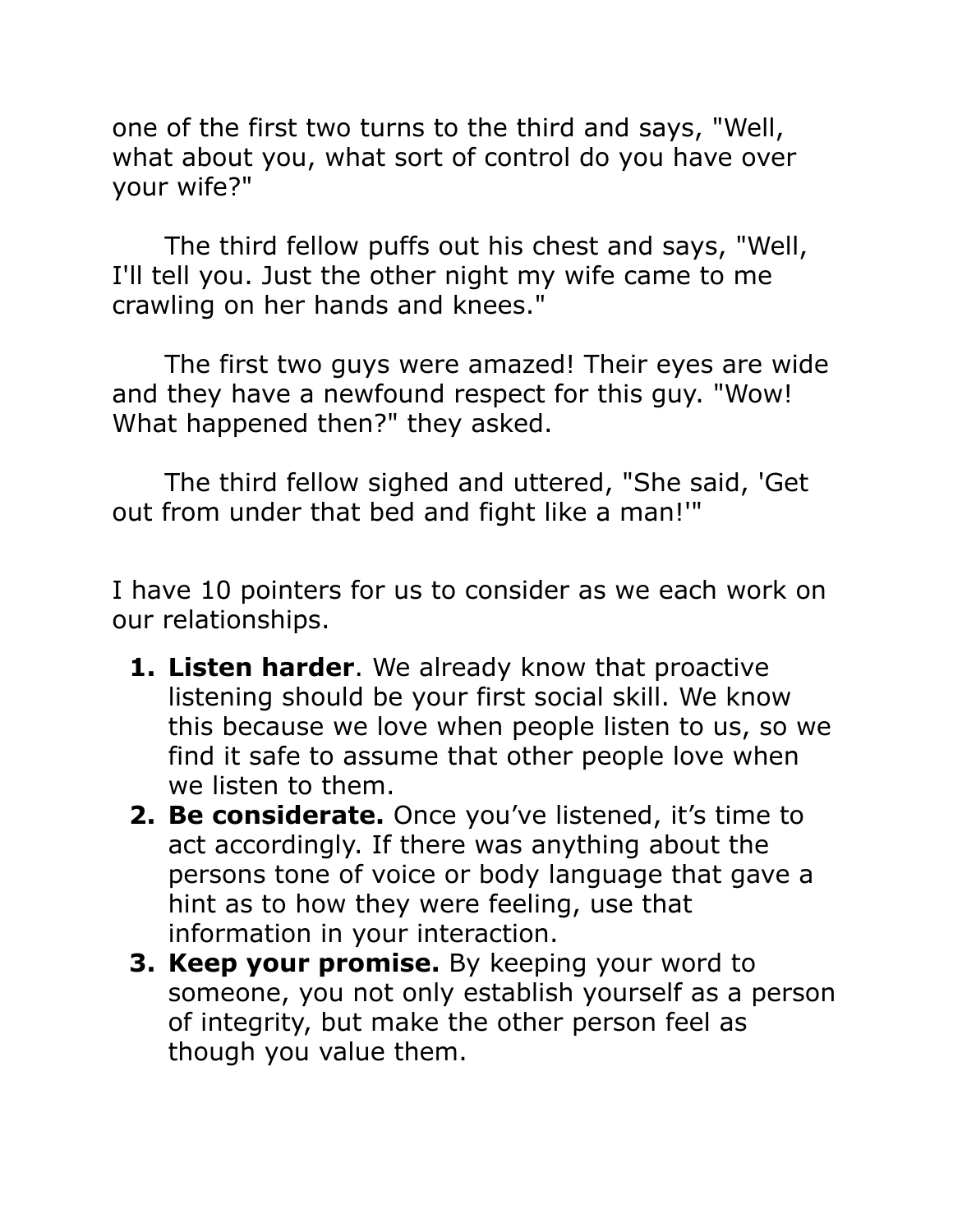- **4. Be on time.** Another way to demonstrate that you value someone, is by treating their time as though it is valuable. Nothing says this better than being punctual. If you have a problem with being chronically late, fix it!
- **5. Have manners.** This is pretty simple. Do not interrupt a conversation, be polite and watch your 'please' and 'thank you's'. By showing manners towards someone, you make them feel valuable.
- **6. Encourage.** Sometimes when we hear a silly idea, it's easy to shoot down someone's hopes and dreams, or otherwise make them feel unimportant. Genuinely encouraging someone could be very empowering and liberating.
- **7. Be fair.** We often find ourselves in a position of power over someone else; to some extent. Having power enables the opportunity to be corrupt. Avoid corruption, give people what they earn-deserve, and they'll appreciate it.
- **8. Go out of your way.** You don't have to always do the bare minimum. If you want to show someone that they're valuable, and that you respect them, go the extra mile without expecting a reward.
- **9. Preserve dignity.** When wronged, mistreated, or otherwise upset in some way handle the dispute with finesse. This means approaching the person in such a way as to preserve their dignity. The best way to handle it is via a calm and private conversation, as opposed to a public screaming match.
- **10.Do Not Assume.** They say when you ASSUME, you make an **AS\$**- out of -**U**- and -**ME**. So don't assume anything about a person based on their race, income level, or gender. Start off each interaction by thinking of the other person as your equal.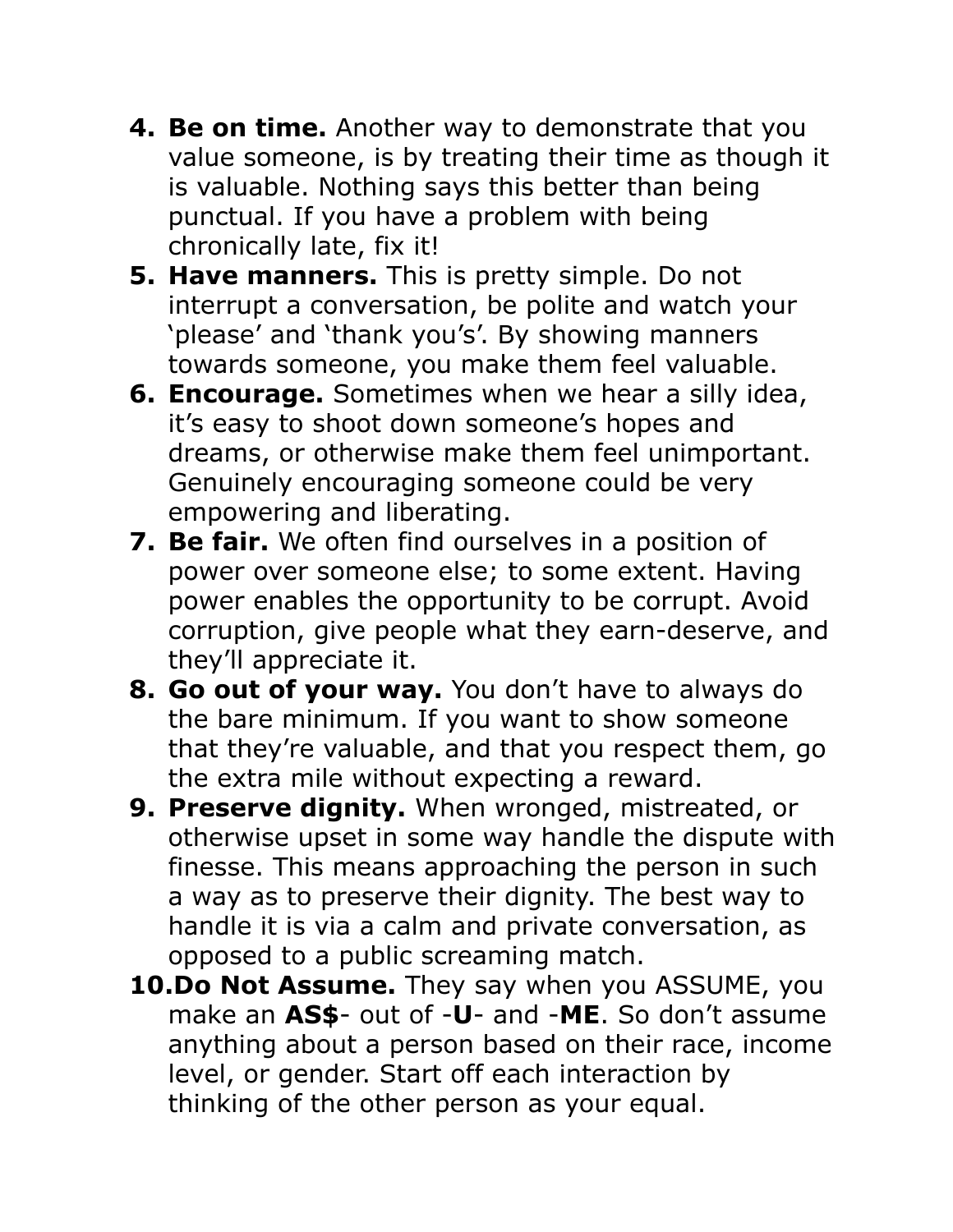#### **A woman who was married for 13 years gave this advise.**

Respect and consideration is for sure key to a happy union. My husband and I have been together 13 years and are still very much in love.

I know how unusual that is, but when I think of the guys I dated before him, they were not thoughtful or considerate and I wasn't happy with them.

My husband is never late, and I know that if he says he's going to do something, he does. I trust him and feel safe and secure with him. And when he talks behind my back, it's him bragging about what a good cook I am or how I've single-handedly made him successful. And I also talk good about him behind his back and bring him coffee in bed most mornings, because it's important to him. It makes him feel loved.

It's a mutual respect that keeps a relationship humming along nicely. And it's putting forth the effort - because it is an effort to do things you might not feel like doing, but you do it for your partner.

#### **Proverbs 23:7**

#### Amplified Bible (AMP)

 $<sup>7</sup>$  For as he thinks in his heart, so is he. As one who</sup> reckons, he says to you, eat and drink, yet his heart is not with you [but is grudging the cost].

#### **Philippians 2:2-8**

Amplified Bible (AMP)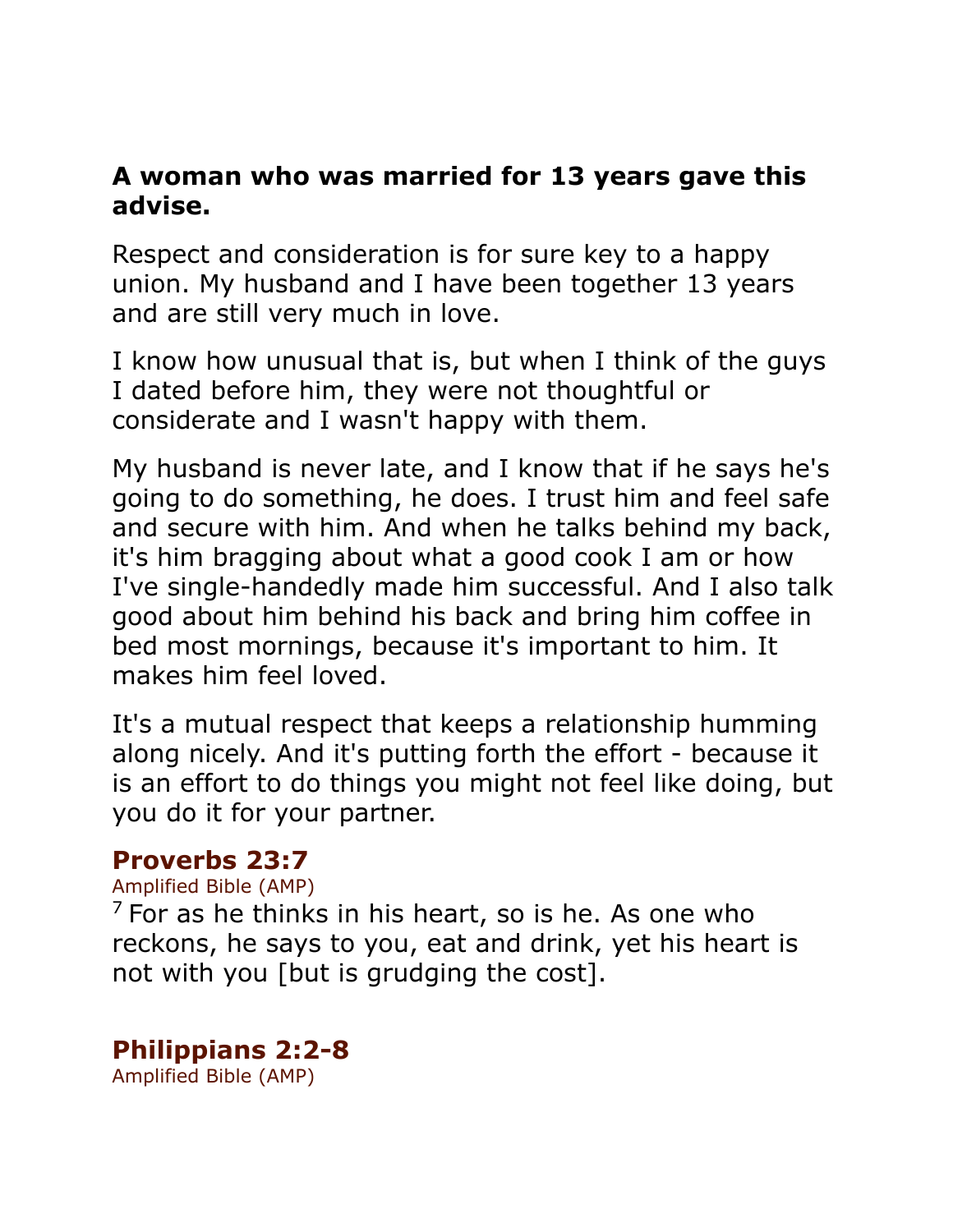2 Fill up *and* complete my joy by living in harmony *and* being of the same mind *and* one in purpose, having the same love, being in full accord and of one harmonious mind *and* intention.

 $3$  Do nothing from factional motives [through] contentiousness, strife, selfishness, or for unworthy ends] or prompted by conceit *and* empty arrogance. Instead, in the true spirit of humility (lowliness of mind) let each regard the others as better than *and* superior to himself [thinking more highly of one another than you do of yourselves].

4 Let each of you esteem *and* look upon *and* be concerned for not [merely] his own interests, but also each for the interests of others.

5 Let this same attitude *and* purpose *and* [humble] mind be in you which was in Christ Jesus: [Let Him be your example in humility:]

6 Who, although being essentially one with God *and* in the form of God [possessing the fullness of the attributes which make God God], did not think this equality with God was a thing to be eagerly grasped *or* retained,

 $<sup>7</sup>$  But stripped Himself [of all privileges and rightful</sup> dignity], so as to assume the guise of a servant (slave), in that He became like men *and* was born a human being.

<sup>8</sup> And after He had appeared in human form, He abased *and* humbled Himself [still further] and carried His obedience to the extreme of death, even the death of the cross!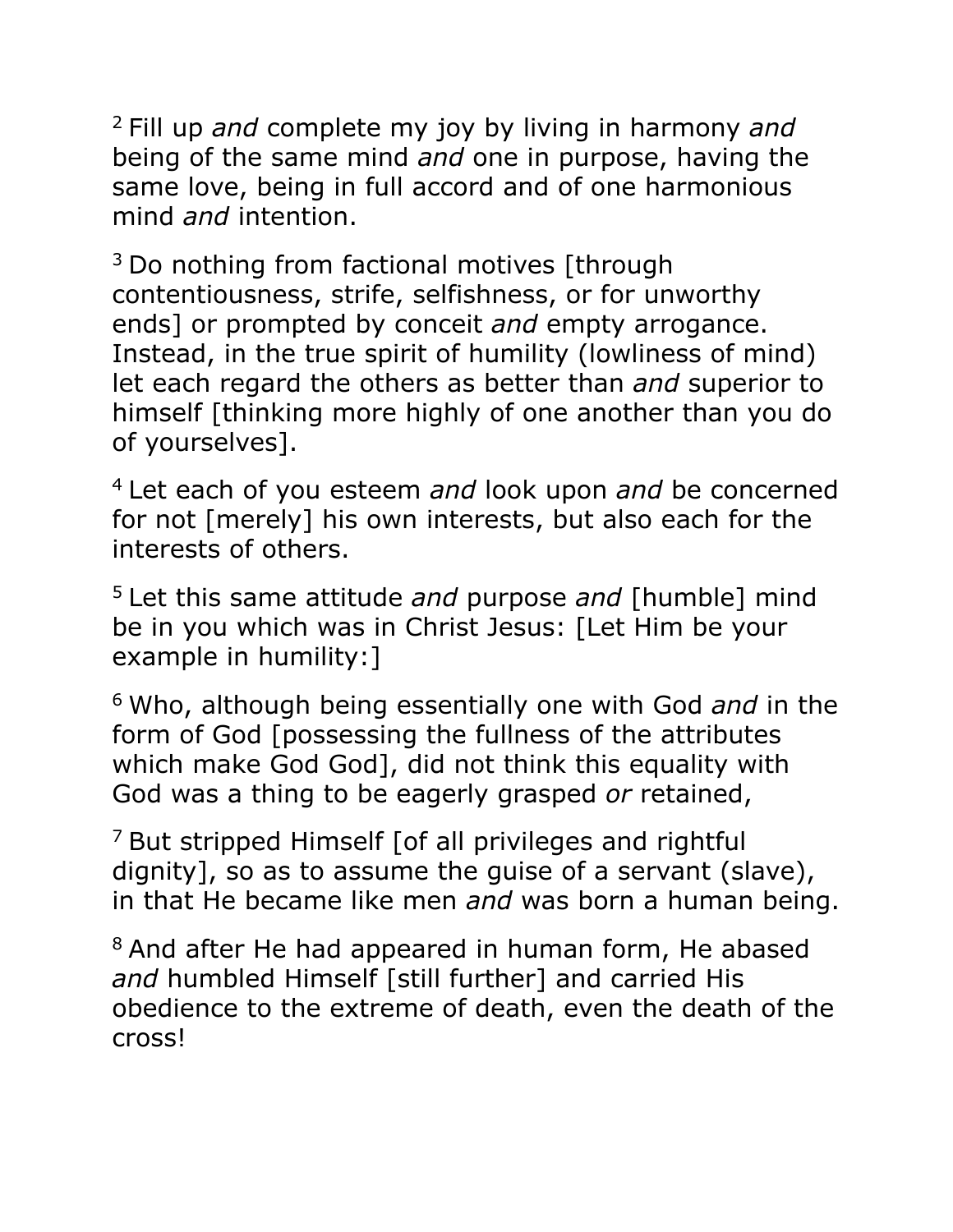#### **Romans 8:5-11**

Message Bible (Mess)

 $5-8$  Those who think they can do it on their own end up obsessed with measuring their own moral muscle but never get around to exercising it in real life. Those who trust God's action in them find that God's Spirit is in them —living and breathing God! Obsession with self in these matters is a dead end; attention to God leads us out into the open, into a spacious, free life. Focusing on the self is the opposite of focusing on God. Anyone completely absorbed in self ignores God, ends up thinking more about self than God. That person ignores who God is and what he is doing. And God isn't pleased at being ignored.

 $9-11$  But if God himself has taken up residence in your life, you can hardly be thinking more of yourself than of him. Anyone, of course, who has not welcomed this invisible but clearly present God, the Spirit of Christ, won't know what we're talking about. But for you who welcome him, in whom he dwells—even though you still experience all the limitations of sin—you yourself experience life on God's terms. It stands to reason, doesn't it, that if the alive-and-present God who raised Jesus from the dead moves into your life, he'll do the same thing in you that he did in Jesus, bringing you alive to himself? When God lives and breathes in you (and he does, as surely as he did in Jesus), you are delivered from that dead life. With his Spirit living in you, your body will be as alive as Christ's!

### **1 Corinthians 11:3**

Message (MSG)

 $3-9$  In a marriage relationship, there is authority from Christ to husband, and from husband to wife. The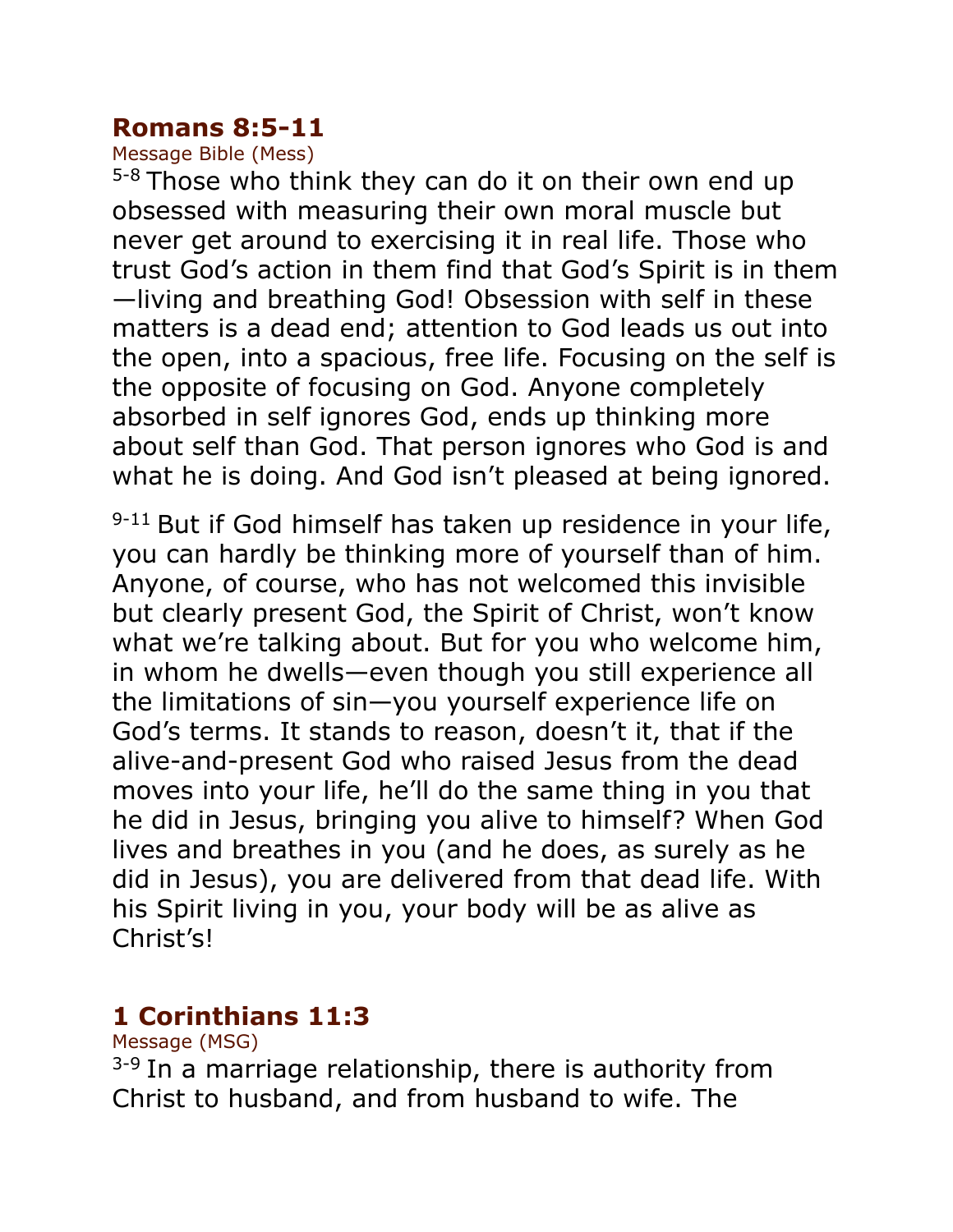authority of Christ is the authority of God. Any man who speaks with God or about God in a way that shows a lack of respect for the authority of Christ, dishonors Christ. In the same way, a wife who speaks with God in a way that shows a lack of respect for the authority of her husband, dishonors her husband. Worse, she dishonors herself—an ugly sight, like a woman with her head shaved. This is basically the origin of these customs we have of women wearing head coverings in worship, while men take their hats off. By these symbolic acts, men and women, who far too often butt heads with each other, submit their "heads" to the Head: God.

# **Joke:**

A man went to the doctor because he was concerned about his lessening level of energy. He told his doctor that he wasn't able to do all the things around the house that he used to do.

 When the examination was complete, he said, "Now, Doc, I can take it. Tell me in plain English what is wrong with me."

 "Well, in plain English," the doctor replied, "you're just lazy."

 "Okay," said the man. "Now give me the medical term so I can tell my wife."

A woman accompanied her husband to the doctor's office. After the check-up, the doctor took the wife aside and said, "If you don't do the following, your husband will surely die."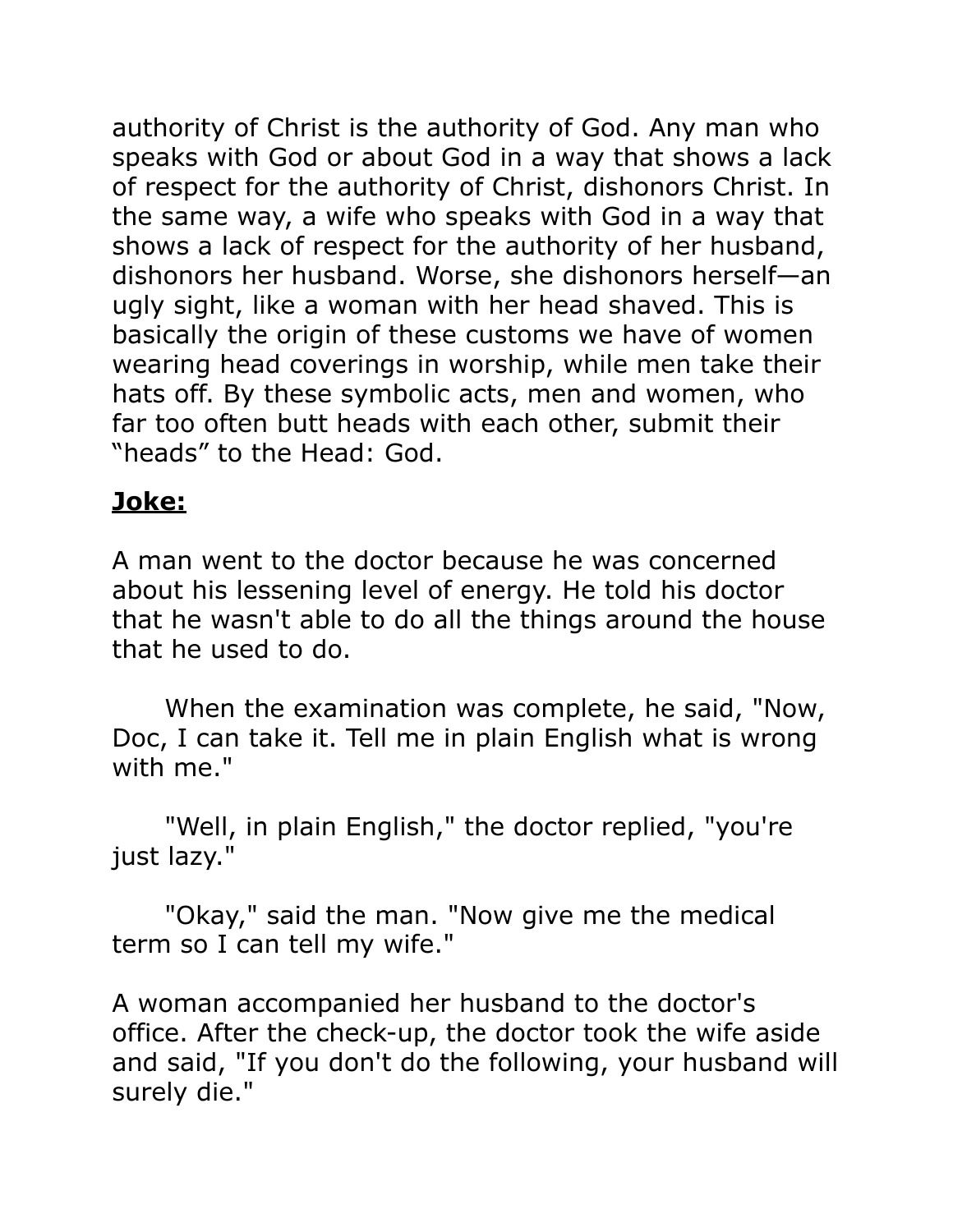1. "Each morning, fix him a healthy breakfast and send him off to work in a good mood."

 2. "At lunch time, make him a warm, nutritious meal and put him in a good frame of mind before he goes back to work."

 3. "For dinner, fix an especially nice meal and don't burden him with household chores."

4. "Satisfy his every whim."

 On the way home, the husband asked his wife what the doctor had said.

She replied "You're going to die."

There is something intriguing about royalty – and a royal marriage. It's as if something within all of us longs to be royal. Did you know that God says we are royalty? "You are a chosen people, a royal priesthood, a holy nation, God's special possession, that you may declare the praises of him who called you out of darkness into his wonderful light" (1 Peter 2:9).

God has put in the heart of every little girl to be a princess. She dresses up, talks about it, even dreams about it. As a woman, she wants to be first in the heart of her prince. She wants to be loved and treasured like a princess.

A little boy wants to be the hero, defending the fort and saving others from danger. As a man, he wants to be the prince, the hero that his princess admires and respects. He is designed by God to be a man of honor, one who is responsible to provide and care for his princess.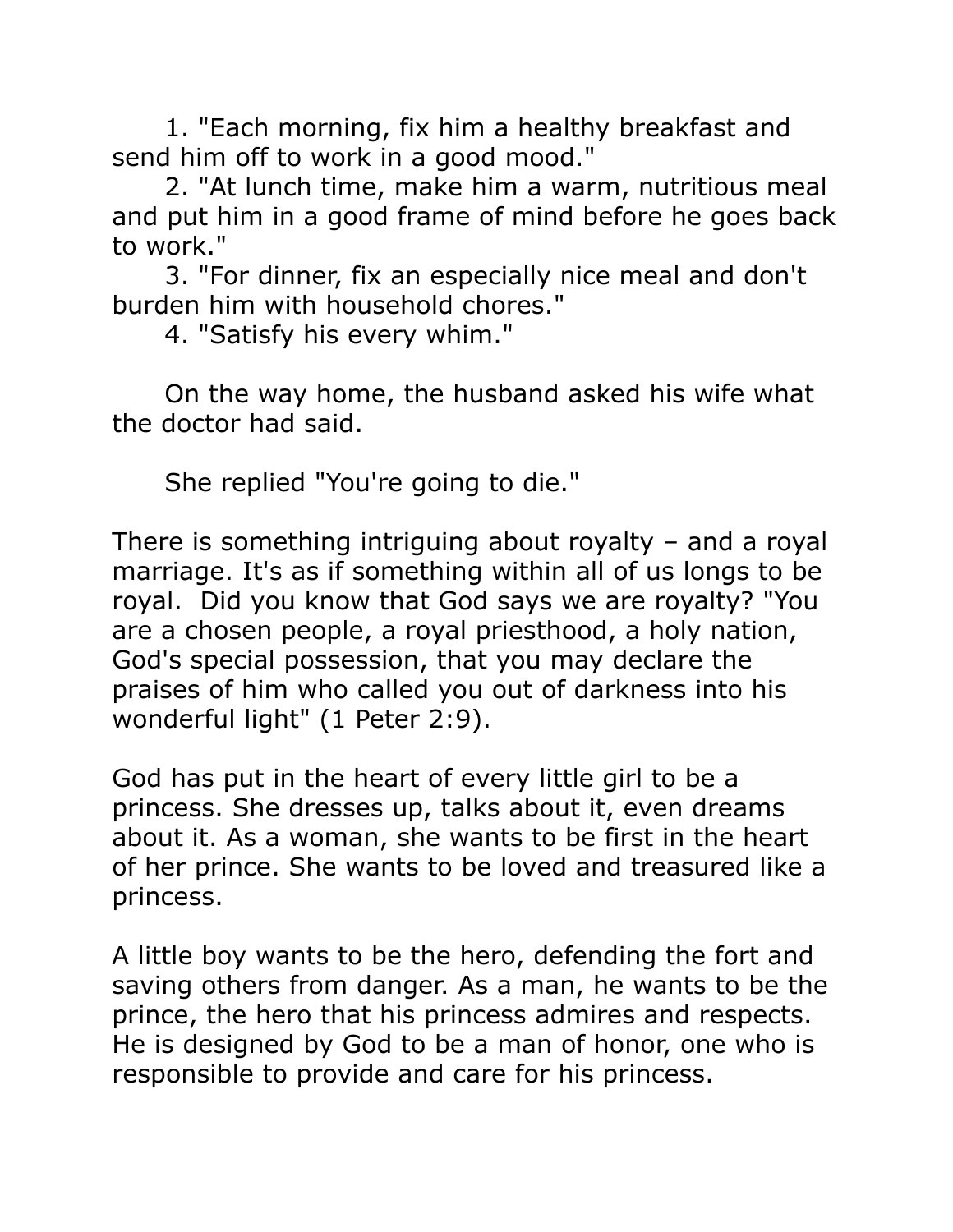The wedding ceremony is a great picture of the prince and the princess dynamic – the love and respect is evident, and it is beautiful. But what often happens in that first year is that he isn't as loving as she expected or needed him to be. And she often stops treating her prince with the respect that he needs. She needs to be loved, to be his princess; he needs to be respected, to be her prince. When this dynamic breaks down, the relationship gets crazy.

In the book, The Language of Love and Respect, It talks about the concept of wanting to be treated as a prince and a princess. "The man with basic goodwill wants to serve his wife, and he would even die for her. When his wife shows him unconditional respect, in most cases he will feel like a prince and be motivated to show her the kind of unconditional love she desires. She is a princess who is loved."

In a safe and secure kingdom (even when that kingdom is a home), its people thrive. Effective kingdom leaders demonstrate benevolent goodwill to the people. In marriage, the importance of goodwill is just as important.

One key to making your relationship safe and secure is to demonstrate benevolent goodwill toward your mate – to believe he or she has good intentions, to expect the best of the other person. Even when your mate messes up, you can choose to believe in the goodwill of your spouse.

Unfortunately, what often happens when you feel unloved or disrespected is that you start predicting and judging the other person's motives. Research shows that successful couples don't make condemning judgments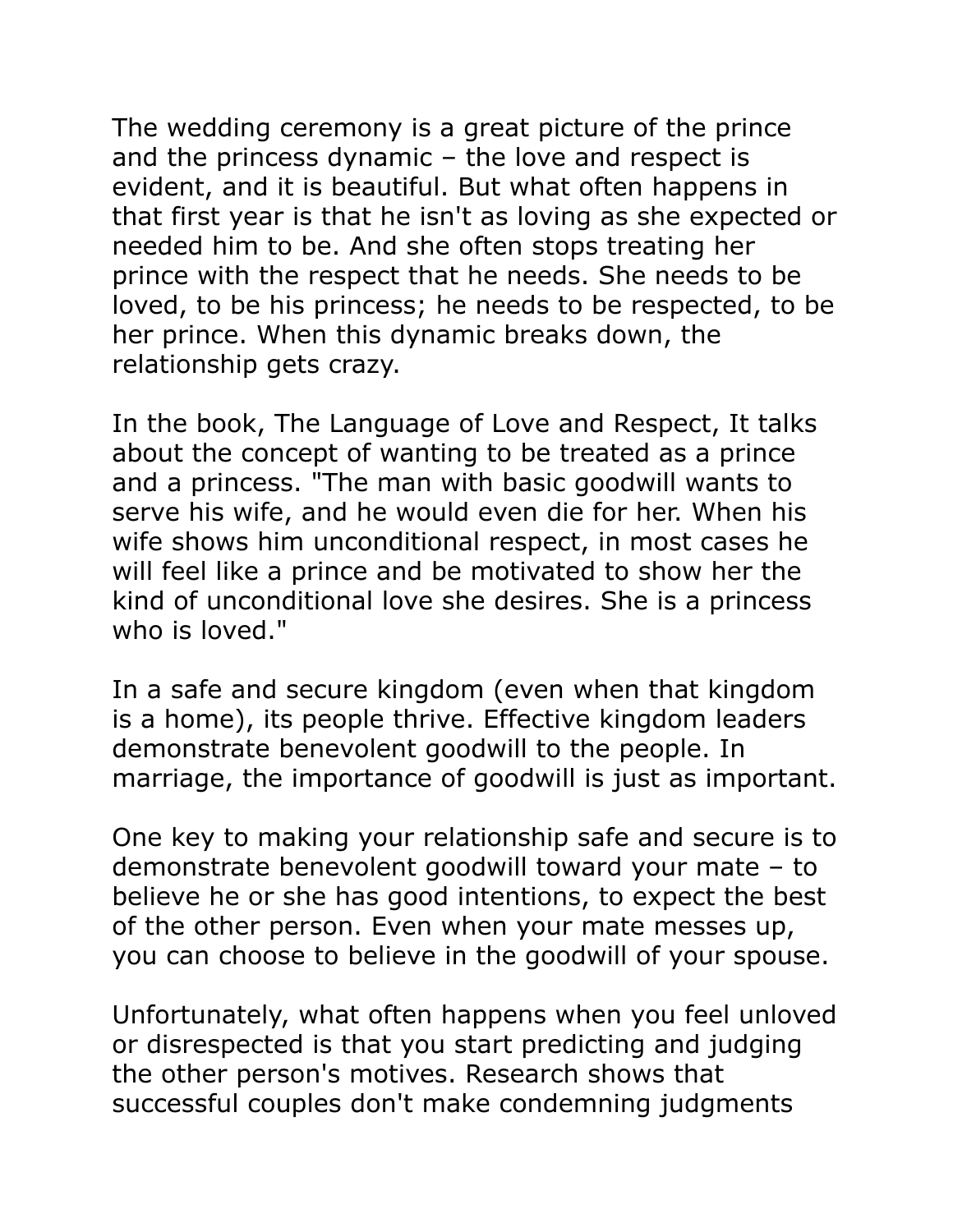about the other; they choose to trust their mate's intentions.

Royal differences

Though the differences between men and women are part of the relationship challenge, God intended it to be this way. Women and men simply have different filters through which they experience life. She sees through pink sunglasses, hears with pink hearing aids and speaks through a pink megaphone. He sees through blue sunglasses, hears with blue hearing aids and speaks through a blue megaphone.

Yet, when blue blends with pink, it becomes purple, God's color – the color of royalty. He made us male and female to reflect His image, and as we love and respect each other, we create that purple, blending together as one to reflect the very image of God. When we understand this, we can begin to value our prince and our princess as God does, and we can trust that this is a truly magnificent design.

Even as allies you'll have moments of conflict. But whether it's a disagreement over Child raising or taking out the trash, each of you can rehearse what you know to be true: He's a good-willed man; she's seeing the situation through princess-pink glasses. He's not wrong; she's just different. We are friends; we are allies. Then, by going to God during conflict, we can discern His answer, what His royal purple, is. When we do this, we find the heart of God.